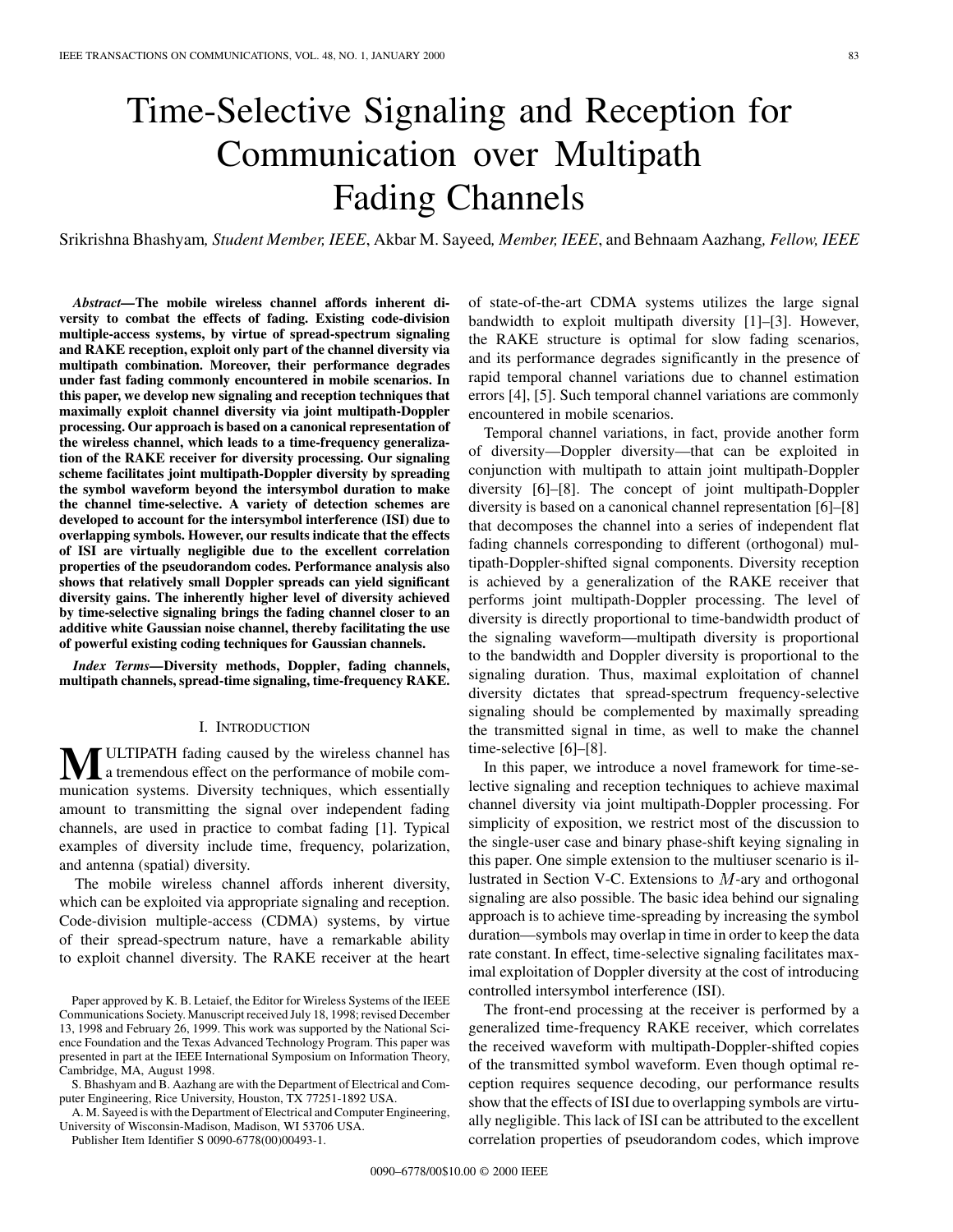arbitrarily with increasing length of the codes. Thus, for most practical scenarios, a one-shot detector that ignores ISI may be used at the receiver.

For the wide-sense stationary uncorrelated scatterer (WSSUS) channel, the level of diversity increases arbitrarily with the signaling duration. In fact, for coherent reception and under mild conditions on the channel, our approach asymptotically transforms the fading channel into an additive white Gaussian noise (AWGN) channel as the signaling duration increases. A similar result has been shown in [9] for the case of independently, identically distributed (i.i.d.) spatial diversity channels. The convergence result suggests that the performance of the proposed schemes could be further improved by using existing coding schemes developed for the Gaussian channel.

In practice, the maximum level of channel diversity achievable via time-selective signaling is limited by the maximum acceptable delay. In this context, a remarkable fact that endorses the practical viability of the proposed approach is that even the relatively small Doppler spreads encountered in practice can be leveraged into significant diversity gains with moderate time-spreading, which does not entail an unacceptable delay. Such diversity gains also facilitate effective use of simple coding schemes for the fading channel. Indeed, simulations results under realistic channel conditions illustrate that using a simple convolutional code in conjunction with our joint multipath-Doppler diversity approach can yield substantially improved performance compared to a coded system which only exploits multipath diversity as in conventional systems. Moreover, as suggested by the convergence result, the coding gain increases with increased diversity. Finally, simulation results also show that time-selective signaling provides a powerful alternative to interleaving. For a simple convolutional code, the coded time-selective signaling and reception scheme performs substantially better than a block-interleaved coded scheme under comparable delays.

We note that a system design approach similar to the one presented in this paper has been recently proposed in [10] and [11]. In particular, the *signaling* strategy proposed in this paper is very similar in spirit to the one in [10] and [11], except that our scheme employs standard binary spreading codes as opposed to the real-valued codes used in [10] and [11]. However, our *receiver* structure, inspired by the canonical multipath-Doppler channel decomposition, is fundamentally different from the design proposed in [10]. As we will see, the overall system proposed in this paper is optimally matched to the fast fading channel and can deliver improved performance compared to the scheme presented in [10]. Overlapping signature sequences have also been studied in [12] for other advantageous system characteristics, such as increased resistance to impulse noise and increased number of available signature sequences.

The remainder of the paper is organized as follows. The channel representation, which precisely reveals the channel diversity and lays the foundation of our approach, is presented in the next section. The signaling scheme for maximally exploiting channel diversity is described in Section III. Various reception techniques are developed in Section IV, and their performance is discussed in Section V. Section VI discusses the integration of proposed diversity schemes with coding.



Fig. 1. Mobile wireless channel—linear time-varying system.

Conclusions and possible directions for future research are presented in the Section VII.

#### II. CANONICAL CHANNEL REPRESENTATION

The determination of optimal modulation and demodulation techniques critically depends on accurate channel characterization. In this section, we present a canonical characterization of the mobile wireless CDMA channel developed in [6] and [7], which guides the development of our time-selective signaling scheme.

The received signal at the output of a mobile wireless channel is a superposition of multiple signals arriving from different paths that generally have different delays and attenuation. Additionally, the characteristics of the different paths vary with time due to the relative motion between transmitter and receiver. Thus, a mobile wireless channel can be generally described as a time-varying linear system. The signal at the output of the channel, depicted in Fig. 1, can be expressed as [11], [13]

$$
r(t) = s(t) + n(t) = \int_0^{T_m} h(t, \tau) x(t - \tau) d\tau + n(t) \quad (1)
$$

where  $x(t)$  is the transmitted signal,  $h(t, \tau)$  is the time-varying channel impulse response, and  $n(t)$  is AWGN. The variable  $\tau$ represents the multipath delay, and  $T_m$  denotes the multipath spread of the channel.

An equivalent channel representation in terms of the *spreading function*  $H(\theta, \tau)$  is

$$
s(t) = \int_0^{T_m} \int_{-B_d}^{B_d} H(\theta, \tau) x(t - \tau) e^{j2\pi\theta t} d\theta d\tau \tag{2}
$$

where  $\theta$  corresponds to Doppler shifts introduced by the channel and  $B_d$  denotes the Doppler spread of the channel. The spreading function is related to the impulse response via a Fourier transform and quantifies the time-frequency spreading produced by the channel [1], [13].

The time-varying impulse response  $h(t, \tau)$  is best modeled as a stochastic process to account for channel variations. The WSSUS model [1], [13] in which  $h(t, \tau)$  is represented as a stationary complex Gaussian process for each  $\tau$  is widely used. Moreover, the channel responses at different delays  $(\tau)$  are uncorrelated in the WSSUS model. Thus, the channel is characterized by second-order statistics given by<sup>1</sup>

$$
\frac{1}{2}E\{H(\theta_1,\tau_1)H^*(\theta_2,\tau_2)\}=\Psi(\theta_1,\tau_1)\delta(\theta_1-\theta_2)\delta(\tau_1-\tau_2)
$$
 (3)

where

$$
\Psi(\theta,\,\tau) \stackrel{\Delta}{=} \frac{1}{2} E\left\{ |H(\theta,\,\tau)|^2 \right\} \tag{4}
$$

<sup>1</sup>Assuming a zero-mean process, which corresponds to Rayleigh fading.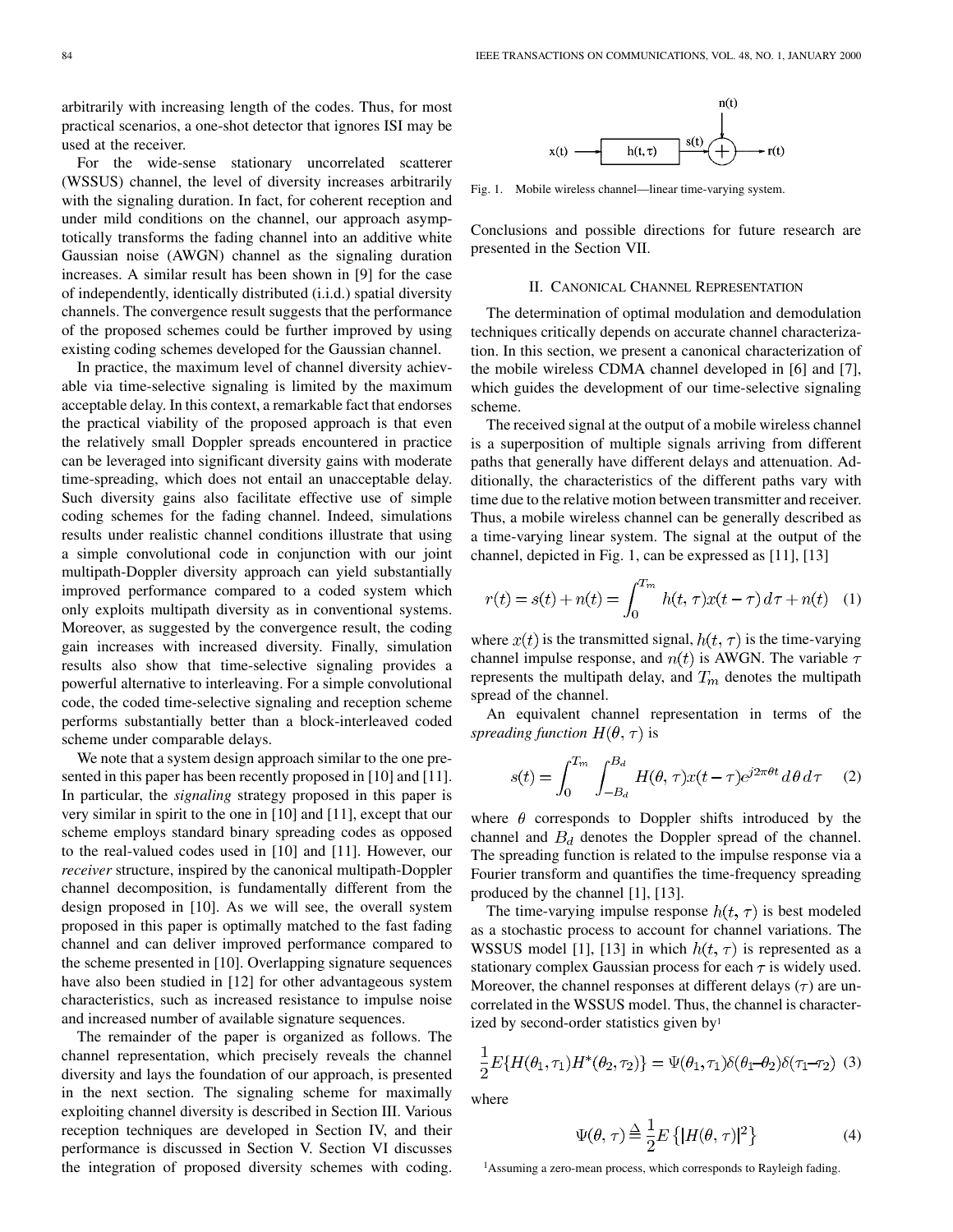is the *scattering function* of the channel.  $T_m$  and  $B_d$  correspond to the maximum supports of  $\Psi(\theta, \tau)$  in the multipath and Doppler variables, respectively.

The WSSUS channel affords inherent diversity, which can be exploited with appropriate signaling and reception. The approach developed in this paper is inspired by the following canonical representation [6], [7] of the received signal corresponding to a single transmitted symbol

$$
r(t) \approx \frac{1}{T_s B} \sum_{n=0}^{N} \sum_{k=-K}^{K} \hat{H}\left(\frac{k}{T_s}, \frac{n}{B}\right) u_{n,k}(t) + n(t)
$$
  

$$
u_{n,k}(t) = q\left(t - \frac{n}{B}\right) e^{j(2\pi kt/T_s)}, \qquad N = \lfloor T_m B \rfloor
$$
  

$$
K = \lfloor B_d T_s \rfloor
$$
 (5)

where  $q(t)$  is the transmitted spread-spectrum signaling waveform of duration  $T_s$  and bandwidth B.  $\lceil x \rceil$  denotes the smallest integer greater than or equal to x.  $\hat{H}(\theta, \tau)$  denotes a time-frequency smoothed version of  $H(\theta, \tau)$  which comes about due to the finite duration and effectively finite bandwidth of the transmitted symbol [7].

For direct-sequence CDMA systems, the bandwidth  $B \propto 1/T_c$ , where  $T_c$  is the chip duration. In this paper, we consider a chip-rate sampled system corresponding to the approximation  $B = 1/T_c$ , resulting in the channel coefficients  $H((k/T_s), nT_c)$  and

$$
u_{n,k}(t) = q(t - nT_c)e^{j(2\pi kt/T_s)}
$$
(6)

in (5). We note that the main source of error in (5) is due to the bandwidth approximation, which can be made arbitrarily small by oversampling (sub-chip-rate) in time [7], [14].

The representation (5) clearly reveals the inherent channel diversity. The multipath-Doppler-shifted waveforms  $\{u_{n,k}(t)\}$ are (approximately) orthogonal, and the channel samples  $H(k/T_s, nT_c)$  are (approximately) independent random variables [7]. Each waveform  $u_{n,k}(t)$  serves as a diversity channel thereby facilitating  $(N + 1)(2K + 1)$ -level joint multipath-Doppler diversity. Since the diversity level is proportional to the time-bandwidth product (TBP) of the signaling waveform, spread-spectrum CDMA systems are particularly suited for exploiting the inherent channel diversity.

#### III. TIME-SELECTIVE SIGNALING

The canonical channel representation (5) suggests that for maximal exploitation of channel diversity, the symbol duration  $T<sub>s</sub>$  should be increased as much as possible. This is the basic idea behind our approach to time-selective signaling. Spreading waveforms of duration  $T_s$  are employed that typically last longer than the intersymbol duration  $T$  determined by the data rate, thereby introducing overlap between symbols. The transmitted signal  $x(t)$  can be represented as

$$
x(t) = \sqrt{E_s} \sum_i b^i q(t - iT)
$$
 (7)

where  $b^i(\pm 1)$  are the transmitted symbols,  $E_s$  is the signal energy per symbol,  $1/T$  is the data rate, and  $T_s \geq T$  is the



Fig. 2. Time-selective signaling.

time-support of the spreading waveform  $q(t)$ . This time-selective signaling scheme is illustrated in Fig. 2. As shown in Fig. 2, each of the symbols is spread in frequency to a bandwidth  $B \approx$  $1/T_c$  to exploit multipath diversity by making the channel frequency-selective, and in time to a duration  $T_s$  to exploit Doppler diversity by making the channel time-selective.

Using (5), which represents the received signal for a single symbol, the received signal corresponding to the transmitted signal  $x(t)$  in (7) can be expressed as

$$
r(t) \approx \sqrt{E_s} \frac{T_c}{T_s} \sum_i b^i \sum_{n=0}^N \sum_{k=-K}^K \hat{H}^i
$$

$$
\cdot \left(\frac{k}{T_s}, nT_c\right) u_{n,k}^i(t) + n(t) \quad (8)
$$

where  $\hat{H}^i(k/T_s, nT_c)$  denote the channel coefficients and  $u_{n,k}^i(t) = u_{n,k}(t - iT)$  the multipath-Doppler-shifted signaling waveforms for the  $i$ th symbol. Note that the number of Doppler components,  $2K + 1$ , is proportional to the signaling duration  $T_s$ . Thus, time-selective signaling facilitates maximal exploitation of channel diversity at the expense of introducing controlled ISI. In practice, the amount of achievable diversity is limited by delay constraints since a delay of  $T_s$  is introduced at the receiver.

## IV. RECEPTION TECHNIQUES

In this section, we discuss reception techniques for the signaling scheme proposed in Section III. For all our detectors, we will assume perfect knowledge of the channel coefficients.<sup>2</sup> Due to ISI, optimal detection requires that all symbols be detected jointly, since at the very least, each symbol overlaps with the preceding and succeeding symbols. However, as we will see, the effects of ISI are relatively negligible due to the excellent autocorrelation properties of pseudorandom codes. Thus, a "oneshot" detector, which ignores ISI and employs maximal-ratio diversity combining, may be used at the receiver for most practical situations.

#### *A. Optimal Detector*

We first derive the optimal maximum-likelihood sequence detector [18]–[20]. Conditioned on the channel coefficients and

<sup>2</sup>A pilot signal may be used to estimate these channel coefficients. This can be done in principle as long as the channel is underspread, i.e.,  $B_d T_m < (1/2)$ [15], [16]. Most practical channels are underspread [1], [17], including the examples discussed in this paper. A thorough analysis of the effect of estimation errors on performance is beyond the scope of this paper.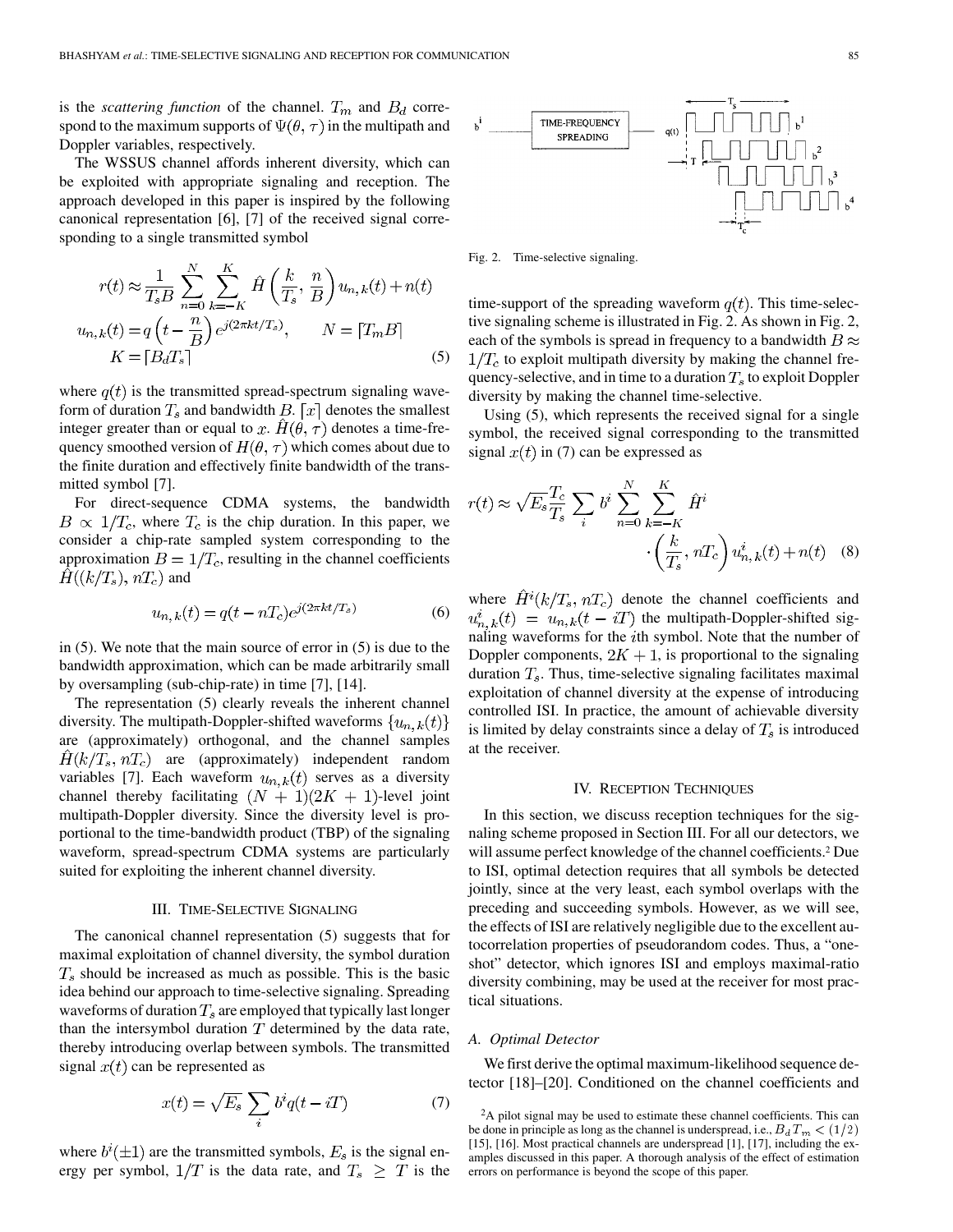the symbol sequence, the log-likelihood function can be written as

$$
\Lambda(r(t)/\{h_{n,k}^i\}, \{b^i\})
$$
  
= 
$$
-\int_{-\infty}^{\infty} \left| r(t) - \sum_i \sum_{n,k} b^i h_{n,k}^i u_{n,k}^i(t) \right|^2 dt
$$
 (9)

where  $h_{n,k}^i \triangleq (T_c/T_s) \hat{H}^i((k/T_s), nT_c)$ . Neglecting the terms independent of the symbol sequence, we can reduce this expression to obtain an iterative metric given by [18], [20]

$$
\sum_{i=-\infty}^{\infty} 2\text{Re}\left\{\sum_{n,k} \left(b^{i} z_{n,k}^{i} h_{n,k}^{i^{*}}\right) - \sum_{l=i-I+1}^{i-1} b^{i} b^{l} \sum_{n',k',n,k} h_{n',k'}^{i^{*}} h_{n,k}^{l} R_{n',k',n,k}^{i,l} \right\} \tag{10}
$$

where

$$
z_{n,k}^{i} = \int_{iT+nT_c}^{iT+nT_c+T_s} r(t)u_{n,k}^{i*}(t) dt
$$

$$
= \int_{iT+nT_c}^{iT+nT_c+T_s} r(t)q^{*}(t-iT-nT_c)
$$

$$
\cdot \exp\left(-j\frac{2\pi k(t-iT)}{T_s}\right) dt \qquad (11)
$$

are the correlator outputs corresponding to the multipath-Doppler-shifted versions of the *i*th transmitted symbol, and

$$
R_{n',k',n,k}^{i,l} = \int_{-\infty}^{\infty} u_{n',k'}^{i^*}(t)u_{n,k}(t) dt
$$
  
\n
$$
= \int_{-\infty}^{\infty} q(t - iT - nT_c)
$$
  
\n
$$
\cdot \exp\left(j\frac{2\pi k(t - iT)}{T_s}\right) q^*(t - iT - n'T_c)
$$
  
\n
$$
\cdot \exp\left(-j\frac{2\pi k'(t - iT)}{T_s}\right) dt
$$
 (12)

is the correlation between the multipath-Doppler waveforms for the  $i$ th and  $l$ th symbols. It is evident from the optimal metric in (10) that given the channel coefficients, the matched filter outputs  $z_{n,k}^i$  corresponding to the multipath-Doppler signal components constitute the sufficient statistics for reception. In fact, the matched filter outputs  $z_{n,k}^i$ , defined in (11), perform a *timefrequency correlation* and are a generalization of the tappeddelay line RAKE structure [1] to fully account for fast fading channel characteristics [6], [7]. Furthermore, the matched filter outputs  $z_{n,k}^i$  can be efficiently computed with a bank of conventional RAKE receivers each matched to a different Doppler frequency  $(k)$  [7].

The representation of the metric (10) as a summation over  $i$ , where each term of the summation can be computed at time interval  $i$ , permits an implementation using the Viterbi algorithm. The value of  $I$  is determined by the number of symbols that overlap due to spreading in time. A trellis can be built with  $2^{I-1}$ 

states and a trellis-based sequence detection can be performed. Although the sequence detection technique is optimal, it suffers from prohibitive computational complexity since the number of states is exponential in the number of symbols that overlap, and for maximum diversity gain, we need to use as large an overlap as possible. Thus, we next explore suboptimal linear detectors that are computationally tractable and more desirable in practice.

# *B. Suboptimal Linear Detectors*

We consider a detection window of 2I+1 symbols ( $-I \le i \le$ ) centered around the symbol of interest, which we consider to be the zeroth symbol without loss of generality. To develop suboptimal receivers, we rewrite the matched-filter outputs of the time-frequency RAKE receiver (11) conveniently in matrix notation as

$$
z = R H b + n \tag{13}
$$

where z is the  $(2I+1)(N+1)(2K+1) \times 1$  vector of sufficient statistics containing the outputs of the time-frequency RAKE receiver for the different symbols, **b** is the  $(2I+1) \times 1$  vector of symbols, *n* is the  $(2I+1)(N+1)(2K+1) \times 1$  vector of noise components at the outputs of each of the matched filters, and  $$ is a  $(2I+1)(N+1)(2K+1) \times (2I+1)(N+1)(2K+1)$ correlation matrix defined as

$$
R = \begin{bmatrix} R_{-I, -I} & R_{-I, -I+1} & \cdots & R_{-I, I} \\ R_{-I+1, -I} & R_{-I+1, -I+1} & \cdots & R_{-I+1, I} \\ \vdots & \vdots & \vdots & \vdots \\ R_{I, -I} & R_{I, -I+1} & \cdots & R_{I, I} \end{bmatrix} \tag{14}
$$

where

$$
\boldsymbol{R}_{i, j} = \int_{-IT}^{IT+T_s} \boldsymbol{u}^{i*}(t) \boldsymbol{u}^{jT}(t) dt.
$$
 (15)

The channel coefficients are represented by the  $(2I + 1)(N +$  $1(2K+1) \times (2I+1)$  matrix

$$
\boldsymbol{H} = \begin{bmatrix} \boldsymbol{h}^{-I} & 0 & \cdots & 0 \\ 0 & \boldsymbol{h}^{-I+1} & 0 & \cdots \\ \vdots & \vdots & \ddots & \vdots \\ 0 & \cdots & 0 & \boldsymbol{h}^I \end{bmatrix}
$$
 (16)

where  $h^i$  is the  $(N + 1)(2K + 1) \times 1$  vector of channel coefficients for the  $i$ th symbol.

The expression for time-frequency RAKE outputs in (13) is similar in form to the front-end matched-filter outputs for ISI or multiaccess interference channels, and thus, techniques similar to those developed in [21]–[24], [1], [19] can be applied here. We restrict our discussion to a linear technique that is an analog of the decorrelating detector [23], [21]

$$
\hat{\boldsymbol{b}} = \text{sign}\left\{ \text{Re}\left(\boldsymbol{H}^H \boldsymbol{D} \boldsymbol{L} \boldsymbol{z}\right) \right\} \tag{17}
$$

where  $L = R^{-1}$  removes the ISI and D performs a whitening operation. Due to ISI removal by  $L$ , the noise at the output of the zero-forcing stage is enhanced and is correlated across the various diversity branches for each symbol. Therefore, the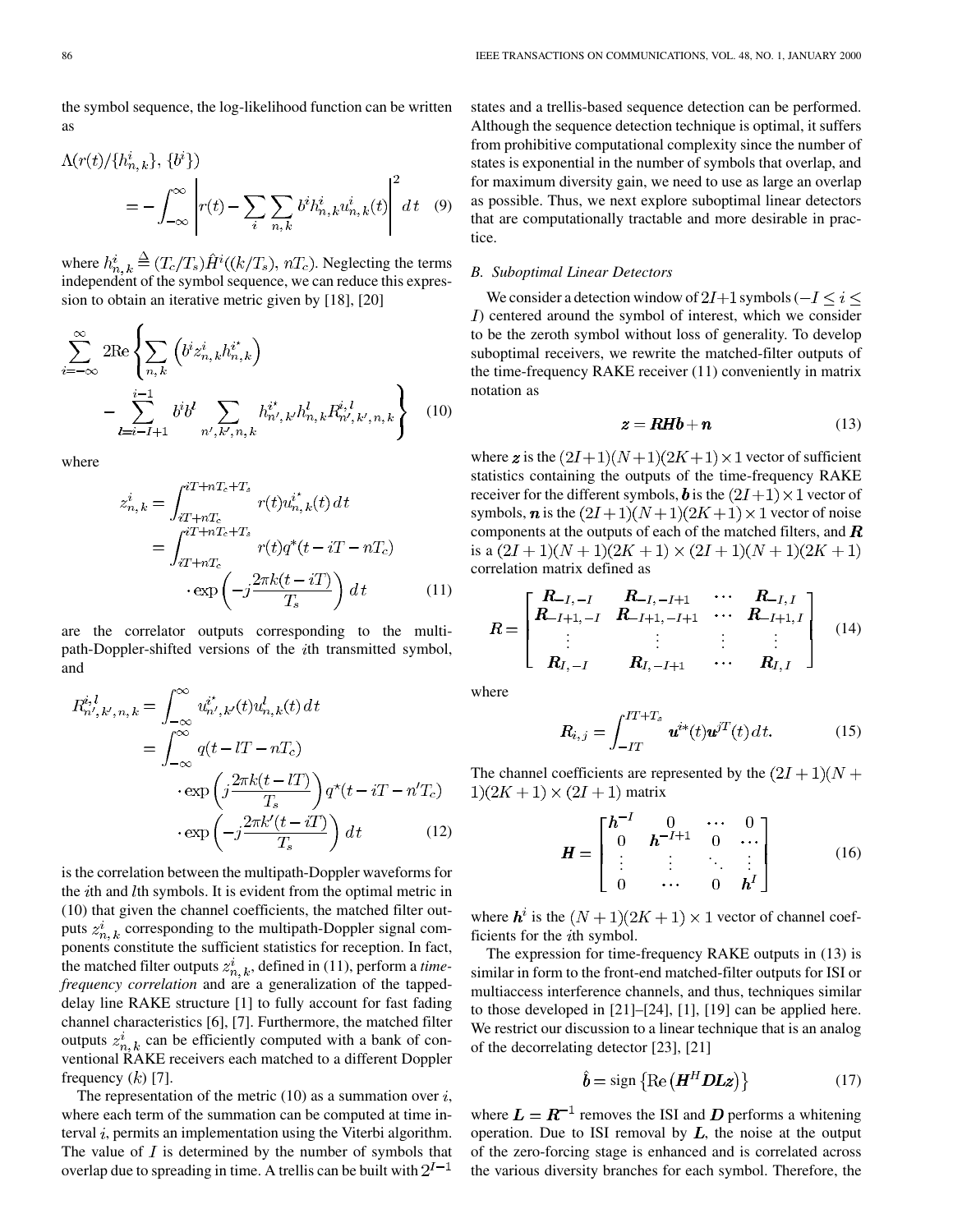noise-whitening stage  $\boldsymbol{D}$  is applied to the output before maximal-ratio combining and is a block diagonal matrix given by [21], [22], [25]

$$
D = \begin{bmatrix} (Q_{-I})^{-1} & 0 & \cdots & 0 \\ 0 & (Q_{-I+1})^{-1} & 0 & \cdots \\ \vdots & \vdots & \ddots & \vdots \\ 0 & \cdots & 0 & (Q_I)^{-1} \end{bmatrix}
$$
 (18)

where  $Q = R^{-1}$  and  $Q_i$  corresponds to the block of Q corresponding to the *i*th symbol.  $\mathbf{H}^H$  performs maximal-ratio combining. The decision for the middle symbol of the block is obtained from  $\boldsymbol{b}$  after which the window is moved by one symbol to detect the next symbol.

We will see from the performance analysis and the simulation results that the effects of ISI are virtually negligible compared to the diversity gains in time-selective signaling. This motivates the use of a simple one-shot detector which ignores ISI and performs simple maximal-ratio combining

$$
\hat{\boldsymbol{b}} = \text{sign}\left\{\text{Re}\left(\boldsymbol{H}^H \boldsymbol{z}\right)\right\}.
$$
 (19)

The one-shot detector in (19) can be efficiently computed with a bank of conventional RAKE receivers [7].

The reception techniques developed in this section, in combination with the signaling scheme proposed in Section III, constitute the proposed system for maximally exploiting channel diversity via multipath-Doppler processing.

## V. PERFORMANCE ANALYSIS

In this section, we assess the performance of the proposed system under realistic fast fading scenarios. Our discussion shows that time-selective signaling can yield significant gains for practical Doppler spreads and asymptotically transforms the fading channel into a marginally AWGN channel. Moreover, for most practical scenarios, ISI is virtually negligible due to the excellent correlation properties of pseudorandom codes, and thus, the one-shot time–frequency RAKE structure (19) can be employed at the receiver.

## *A. Diversity Gains*

Recall from the canonical representation (5) that the number of Doppler diversity components is proportional to the product  $B_d$   $T_s$ . We begin by illustrating that the relatively small Doppler spreads  $B_d$  encountered in practice can be leveraged into significant diversity gains via moderate time-spreading which yields  $B_dT_s \approx 0.1 - 0.2$ . It is worth noting that at such values of  $B_dT_s$ , the signal energy captured by the  $k = \pm 1$  Doppler matched filters, corresponding to the projection of the signal onto the Doppler-shifted waveforms, is about 1%–2% of the total signal energy. Such Doppler diversity gains at relatively small values of  $B_dT_s$  are due to the nonlinear dependence of diversity gain on the energy distribution in the various diversity components—a significant fraction of the maximum diversity gain due to an additional diversity component is attained at a very small fraction of the total energy in that component [7]. Fig. 3 illustrates this phenomenon by depicting the performance



Fig. 3. Bit-error rate (BER) versus signal-to-noise ratio (SNR) per symbol for a two-branch diversity system— $E_1$  and  $E_2$  are the average energies in branches 1 and 2, respectively, and  $E_1 + E_2 = 1$ .

of a system with two diversity branches under varying proportions of energies in the branches. The bit-error probability  $(P_e)$ is calculated analytically [1] based on an idealized system with no ISI. It is evident that most of the performance gain is achieved with  $1-2\%$  of the energy in the additional diversity component  $(E_2 = 0.01\% - 0.02)$ , and further increase in the relative energy of the second component exhibits diminishing returns in the diversity gain. We note that in practice, reliable estimation of channel coefficients corresponding to weaker diversity components is more difficult compared to those for stronger diversity components, and such issues must be taken into account in the final design.

### *B. Performance of the Decorrelating Detector*

In this section, we derive an expression for the bit-error probability of the decorrelating receiver, which will be later used to assess the simulation results and the effects of ISI. As seen in Section IV-B, the decorrelating detector has three stages—decorrelation, noise-whitening, and diversity combining. At the output of the decorrelating stage, there is no interference between the different overlapping symbols, and the noise is distributed as Gaussian ( $\mathbf{o}, \mathbf{R}^{-1}$ ). The output block (of multipath-Doppler components) corresponding to a symbol of interest (say th symbol) is corrupted by a noise vector that is Gaussian  $(o, (R^{-1})_i)$ , where  $(R^{-1})_i$  is the block of  $R^{-1}$  corresponding to the *i*th symbol. The noise-whitening operation is performed as given by (17) and (18). The bit-error probability after combining these diversity branches is given by [21], [22], [25]

$$
P_e = \frac{1}{2} \sum_{l=1}^{(N+1)(2K+1)} \pi_l \left[ 1 - \sqrt{\frac{\gamma_l}{1 + \gamma_l}} \right] \tag{20}
$$

where  $\pi_l$  is defined as

$$
\pi_l = \prod_{i=1, i \neq l}^{(N+1)(2K+1)} \frac{\lambda_l}{\lambda_l - \lambda_i}
$$
(21)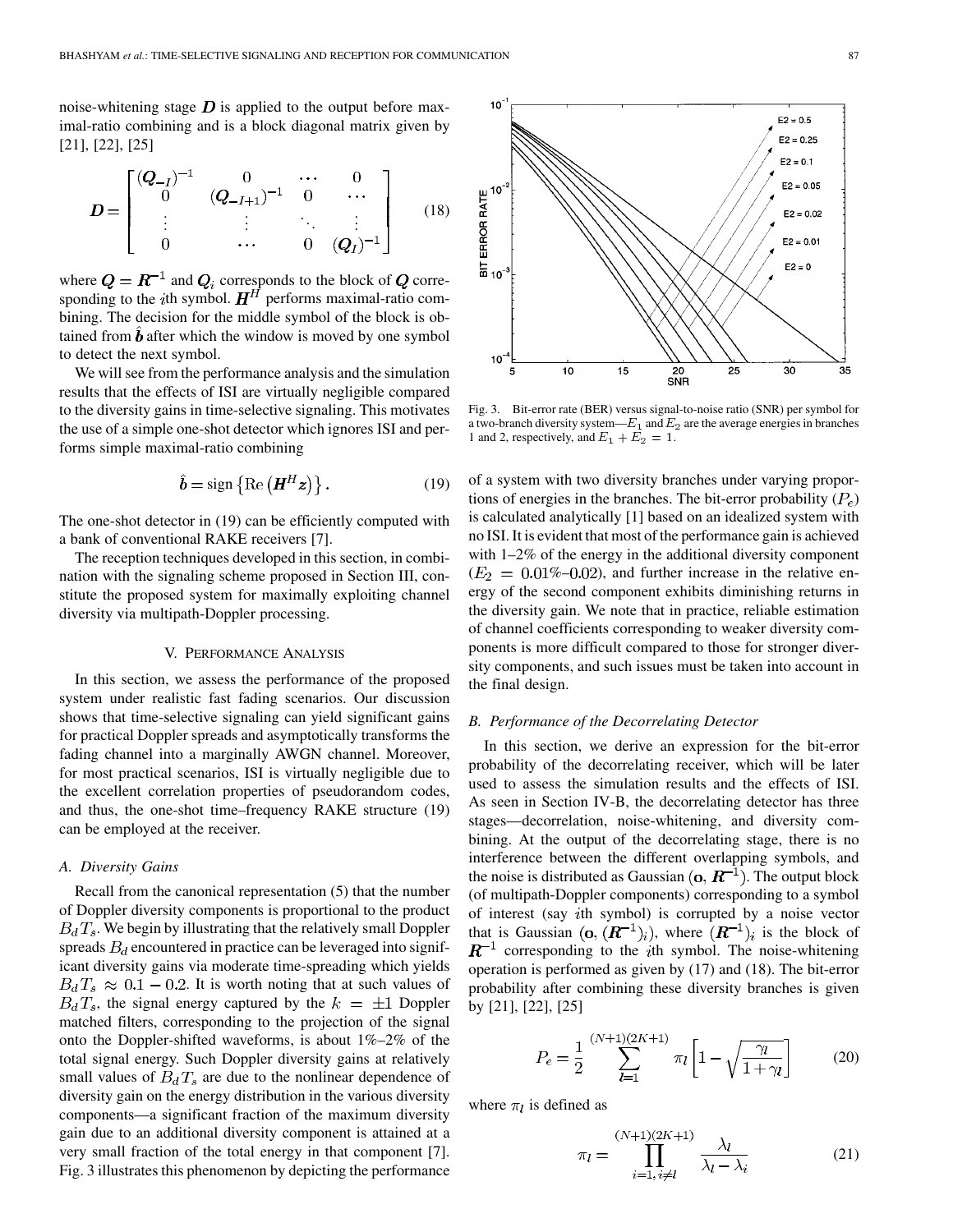

Fig. 4. BER versus SNR per symbol—single path, data rate = 10 kHz, length of spreading code = L, intersymbol duration =  $T/T_c = 31$ , mobile speed = 50 mi/h. M denotes the total number of diversity channels.

where  $\gamma_l = \lambda_l E_s / N_0$  is the effective average SNR for the Ith diversity branch, and  $\lambda_l$  is the Ith distinct eigenvalue of  $\Phi_i(\mathbf{R}^{-1})^{-1}_i$  where  $\Phi_i = E[\mathbf{h}^i \mathbf{h}^{iH}]$  is the covariance matrix of the multipath-Doppler channel coefficients corresponding to the ith symbol.

# *C. Simulation Results*

We now present some simulation results on the performance of the techniques for time-selective signaling and reception proposed in Sections III and IV and discuss their implications. A spread-spectrum system with the RAKE receiver with length  $L=(T_s/T_c)=31$  (or 15) spreading is used as the baseline for comparison. Time-selective signaling systems employing timefrequency RAKE receivers with overlapping codes of length  $L = 255$  and 511, with a new symbol transmitted every 31 (or 15) chips, are compared with the baseline system. The timeselective systems achieve  $B_dT_s$  of approximately 0.1 and 0.2 for code lengths 255 and 511, respectively. The Jakes fading channel model with a carrier frequency of 1.8 GHz and mobile speed of 50 (or 100) mi/h is used to simulate the channel at a data rate of 10 kHz.

Figs. 4 and 5 summarize the simulated performance of the decorrelating receiver for the two systems for different number of multipath components. The total number of diversity components  $(M = (N+1)(2K+1))$  in each case is also indicated in the figures. Fig. 4 corresponds to a single-path fading channel  $(N + 1 = 1)$ , whereas Fig. 5(a) and (b) shows results for a frequency-selective fading channel with two paths  $(N+1=2)$  corresponding to mobile speeds of 50 and 100 mi/h, respectively. The number of Doppler diversity components  $(2K + 1)$  is 1, 3, and 3 for  $L = 31$  (or 15), 255, and 511 respectively. Although, the number of diversity components is the same for  $L = 255$ and 511, they differ in performance because they have different energy distributions across the diversity components. The performance of a fading channel with no diversity and an AWGN channel are also shown in all the three figures for comparison. As evident from the figures, time-selective signaling and reception can deliver significant gains by exploiting joint multi-



Fig. 5. BER versus SNR per symbol—two paths, data rate = 10 kHz, length of spreading code = L, intersymbol duration =  $T/t_c = 15$ , ratio of average energy of the two paths  $= 2: 1$ , (a) mobile speed  $= 50$  mi/h and (b) mobile speed  $= 100$  mi/h. *M* denotes the total number of diversity channels.

path-Doppler diversity. For example, in Fig. 4, the single-path system with  $L = 511 (M = 3)$  shows a 6–10-dB SNR improvement over the conventional system  $(M = 1)$  for  $P_e$  between  $10^{-3}$  and  $10^{-4}$ . It should be also noted that the performance of the  $L = 255$  system at 100 mi/h [Fig. 5(b)] is almost the same as the performance of the  $L = 511$  system at 50 mi/h [Fig. 5(a)]. This indicates that the performance gains attainable at 100 mi/h can be achieved at 50 mi/h by increasing the symbol duration  $(L)$  by a factor of 2 to make the channel more time-selective.

Fig. 6 illustrates the relative insignificance of ISI in the proposed system by comparing the performance of the one-shot detector, the decorrelating detector, and an idealized system that does not suffer from ISI and achieves a comparable level of diversity. The theoretical performance of the decorrelating detector computed in Section V-B is also included for comparison. The channel statistics required to calculate  $P_e$  for the decorrelating detector and the idealized detector were obtained from the simulated channel data. We note that the theoretical performance of the decorrelator follows the same trend as the performance of the idealized system with no ISI. Moreover, the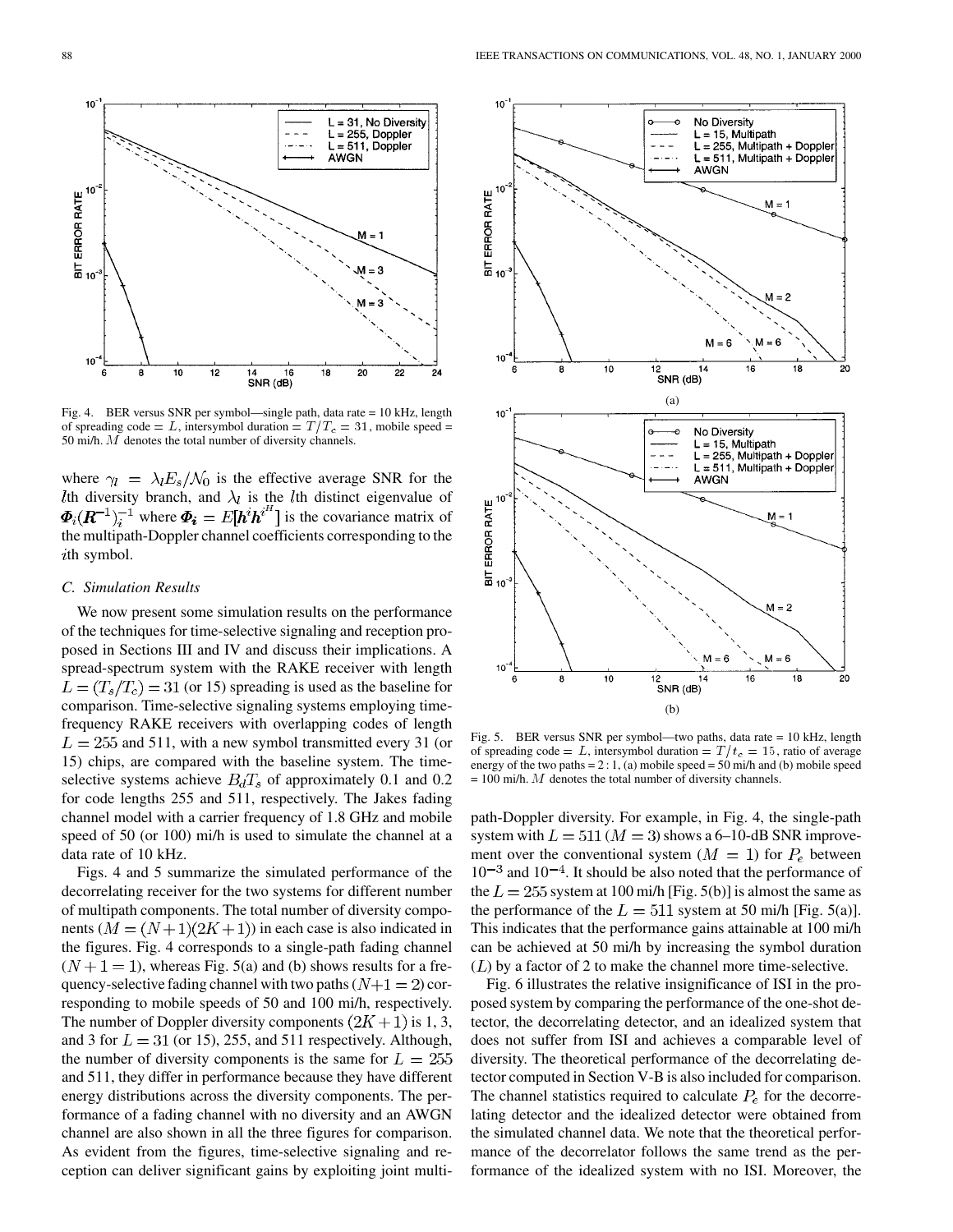

Fig. 6. Comparison of decorrelating detector with one-shot detector—BER versus SNR per symbol—data rate = 10 kHz, length of spreading code  $= L =$ 511, intersymbol duration =  $T/T_c = 31$ , single path, mobile speed = 50 mi/h. The total number of diversity channels is  $M = 3$ .

performance of different systems is virtually identical at lower SNR's (relatively higher  $P_e$ 's), and the theoretical performance curves begin to diverge from simulated curves with increasing SNR (lower  $P_e$ 's), as the effects of interference become more pronounced compared to the AWGN.

The ISI introduced by overlapping codes diminishes with increasing length of the code. As the code length increases, the number of symbols which overlap increases, but the correlation properties of the code also improve, thereby resulting in reduced ISI contribution due to each overlapping symbol. Similar effects have also been reported in [26] in the context of multiuser interference. The excellent autocorrelation properties of spreading codes are illustrated in Fig. 7 which plots the magnitude of the time-frequency correlation function

$$
Q(n, k) = \int q(t)q(t - nT_c)e^{-(j2\pi kt/T_s)} dt
$$
 (22)

for two different code lengths. The correlation values are much smaller for  $L = 511$  than for  $L = 31$ . Thus, under realistic fading conditions and symbol-overlaps considered here, ISI is relatively insignificant in the proposed system. This suggests that the one-shot detector (19), which ignores ISI, suffices for reception.

Performance gains, implicitly due to Doppler diversity, have also been reported in other non-CDMA systems [20] for  $B_d T_s \approx 0.1$ . However, we note that nonspread spectrum systems have a limited ability to exploit channel diversity due to the small  $TBP \approx 1$  —they cannot exploit both multipath and Doppler diversity *simultaneously*. CDMA systems, on the other hand, have a unique ability to exploit joint multipath-Doppler diversity by virtue of attaining an arbitrarily large TBP via time-selective signaling by increasing the duration of the signaling waveform (while keeping the bandwidth fixed).

Perfect channel estimation has been assumed in all the cases shown. In practice, reliable channel estimation can be done in principle as long as the channel is underspread, i.e.,  $B_d T_m$  < 0.5 [15], [16]. In our case, the multipath spread,  $T_m$  is, at most,



Fig. 7. Time-frequency correlation function of a typical spreading code (*m*-sequence) for two different code lengths: (a)  $L = 31$  and (b)  $L = 511$ .



Fig. 8. BER versus SNR per symbol for the desired user in a four-user system—two paths, user of interest has 6 dB lower power than other users, data rate =  $10$  kHz, length of spreading code =  $511$ , intersymbol duration  $T/T_c = 15$ , mobile speed = 50 mi/h. Single-user system performance has also been shown for reference. As evident, Doppler diversity gains are attained in the multiuser system as well.

 $T_c$  ( $T/15 = 0.0001/15$ ) and the Doppler spread  $B_d$  is approximately 133 Hz for a mobile speed of 50 mi/h and carrier frequency of 1.8 GHz. This translates into a channel spreading factor  $B_d T_m$  of 0.000 89.

Finally, we illustrate using a simple example that these performance gains can be achieved in multiuser systems by appropriately combining the proposed diversity transceivers with multiuser detection techniques. Fig. 8 shows the performance of a four-user system with the interfering users being 6 dB stronger than the user of interest. Multistage detection [24] is used to combat multiple-access interference. The performance of the single-user receiver (which does not suffer from multiple-access interference), at the same SNR as that of the desired user, has also been shown for reference. It can be seen that the performance in the multiuser environment with near–far effect is almost the same as the performance in the single-user case.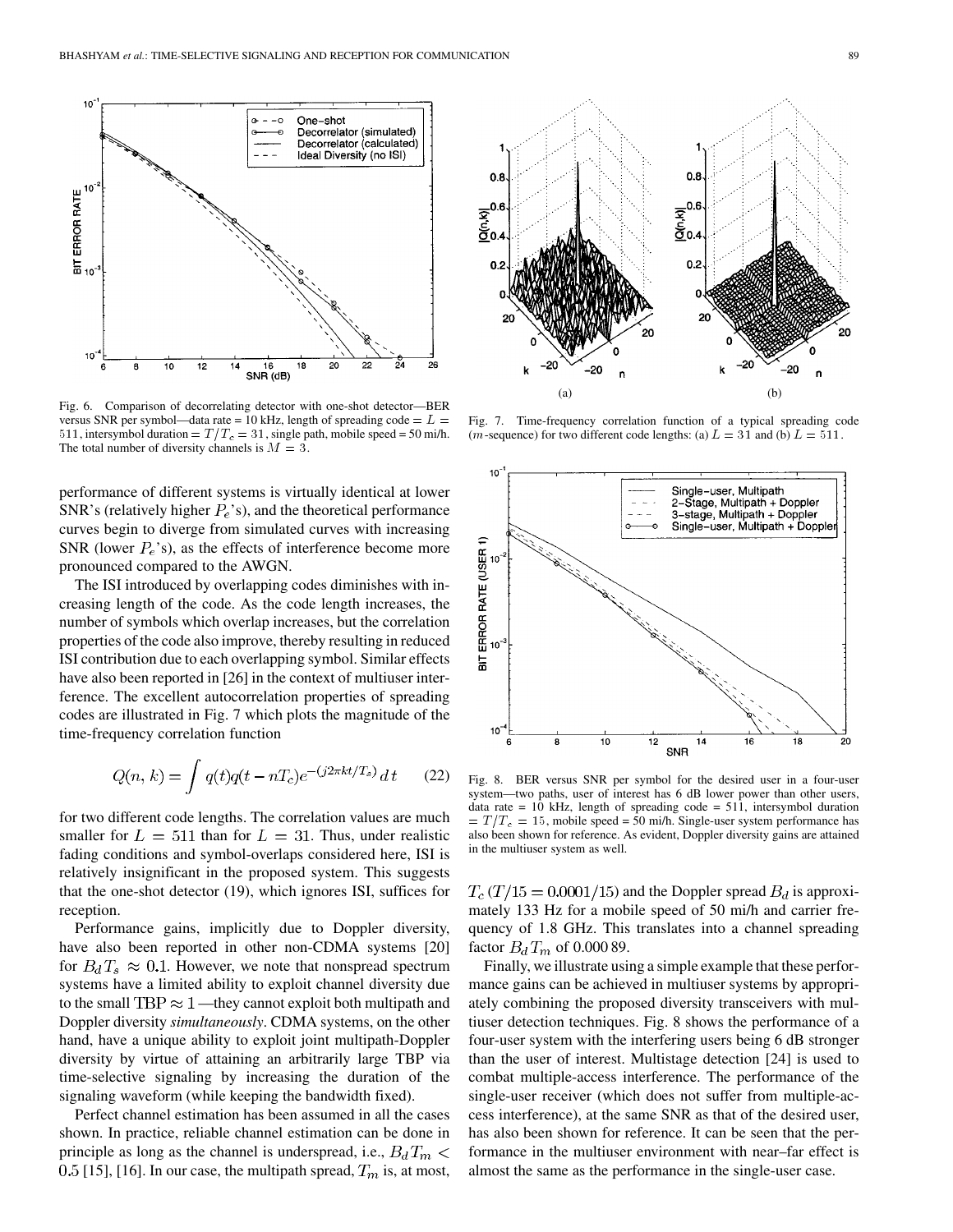#### *D. Asymptotic Behavior of the System*

This section discusses the asymptotic behavior of the proposed system as the number of Doppler diversity components increases with signaling waveforms of longer duration.

Recall that the received signal is

$$
r(t) = \sqrt{E_s} \sum_{i} b^{i} \sum_{n=0}^{N} \sum_{k=-K}^{K} h_{n,k}^{i} u_{n,k}^{i}(t) + n(t) \quad (23)
$$

and the coherently combined outputs of the matched filters can be written as

$$
Z^{i} = b^{i} S^{i} + N^{i} = b^{i} \sqrt{E_{s}} \sum_{n=0}^{N} \sum_{k=-K}^{K} |h_{n,k}^{i}|^{2} + \sum_{n=0}^{N} \sum_{k=-K}^{K} h_{n,k}^{i^{*}} n_{n,k}^{i} \quad (24)
$$

under the orthogonality assumption

$$
\langle u_{n,k}^i, u_{n'}^j, k' \rangle = \begin{cases} 1, & \text{when } (i, n, k) = (j, n', k')\\ 0, & \text{else.} \end{cases} \tag{25}
$$

which is closely satisfied as seen earlier. For the asymptotic analysis, we consider the case where  $T_s \to \infty (K \to \infty)$  with

$$
\sum_{n=0}^{N} \sum_{k=-K}^{K} E[|h_{n,k}^{i}|^{2}] = C \quad \text{(constant)} \tag{26}
$$

which ensures the realistic constraint that the average power in the channel is constant. In (24),  $S^i$  has a mean  $C\sqrt{E_s}$  and  $N^i$  is zero mean with variance  $CN_0$ . Thus, the average SNR is  $CE_s/\mathcal{N}_0$ , which would be the actual SNR of the corresponding AWGN channel in the absence of fading. Under mild constraints, as the number of Doppler diversity components increases, the fading channel converges to a marginally AWGN channel with the same SNR—for each symbol  $i$ , the signal term  $S^i$  converges to its mean and the noise term  $N^i$  converges to a zero-mean Gaussian random variable with variance  $CN_0$ .

*Proposition 1:* Suppose that the zero-mean independent complex Gaussian random variables  $\{h_{n,k}^i\}$  and  $\{n_{n,k}^i\}$  satisfy the following two conditions.

- 1) The Lindeberg condition the for central limit theorem (CLT) [27] holds for the set of random variables  $\{h_{n,k}^i n_{n,k}^i\}.$
- 2) The sum of the squares of the second moments of  $\{h_{n,k}^i\}$ converges to zero

$$
\sum_{n=0}^{N} \sum_{k=-K}^{K} E^2[|h_{n,k}^i|^2] \to 0. \tag{27}
$$

 $\Box$ 

Then

$$
Z^i \to \text{Gaussian}(C\sqrt{E_s}, C\mathcal{N}_0) \text{ as } K \to \infty.
$$
 (28)

*Proof:* See the Appendix.

The two conditions ensure convergence of the fading channel to a marginally AWGN channel with SNR  $CE_s/N_0$ . The Lindeberg condition is a sufficient condition for CLT and it ensures the convergence of the noise term to a Gaussian random variable. It also implies that [27]

$$
\max_{k} \frac{E[|h_{n,k}^i|^2]}{\sum_{n=0}^{N} \sum_{k=-K}^{K} E[|h_{n,k}^i|^2]} \to 0,
$$
\n(29)

which means that asymptotically no diversity component has a finite fraction of the total received signal energy. The second condition ensures that the signal term converges to its mean. As a special case, it can be easily seen that i.i.d.  $\{h_{n,k}^i\}$  satisfy all the conditions. This special case has already been shown in [9].

A similar convergence result has also been shown in [10], where the asymptotic behavior of a system with time-spread symbols is considered. In [10], the fading channel with infinite time-spreading (and hence, infinite temporal diversity) converges to a marginally Gaussian channel with a lower SNR than  $CE_s/N_0$  due to an additional noise variance term. However, the diversity signaling and reception based on the canonical channel representation enable our system to achieve the SNR  $CE_s/N_0$ of the corresponding nonfading AWGN channel. This difference in the asymptotic performance of our system compared to the one proposed in [10] is due to the fundamentally different reception approach adopted here. Our receiver structure, inspired by the canonical channel representation, is optimally matched to the fast fading channel (and may also be incorporated in the system in [10]).

#### VI. DIVERSITY AND CODING

We saw in the last section that exploiting channel diversity via time-selective signaling asymptotically transforms the fading channel into an AWGN channel. This suggests the use of standard coding techniques developed for the AWGN channel in conjunction with time-selective signaling over fading channels. In this section, we illustrate the effect of multipath-Doppler diversity reception on coding via the example of a simple convolutional code. Using the same coding scheme, the proposed signaling and reception technique is also compared with a block interleaving scheme with a comparable delay.

## *A. Effect of Diversity on Coding Gain*

A rate  $r = 1/2$ , constraint length  $l = 3$  convolutional code is chosen to illustrate the relationship between diversity and coding. The choice of the code is based on its computational simplicity. The performance of two coded systems is compared: a length  $L = 511$  proposed system employing the time-frequency RAKE receiver and a baseline RAKE receiver corresponding to a length  $L = 15$  spreading code. Soft-decision Viterbi decoding is used, where the soft-decision is obtained by coherently combining the RAKE receiver outputs. The number of diversity components in the various examples are the same as in Section V-C. Per the discussion in Section V-C, ISI effects are ignored.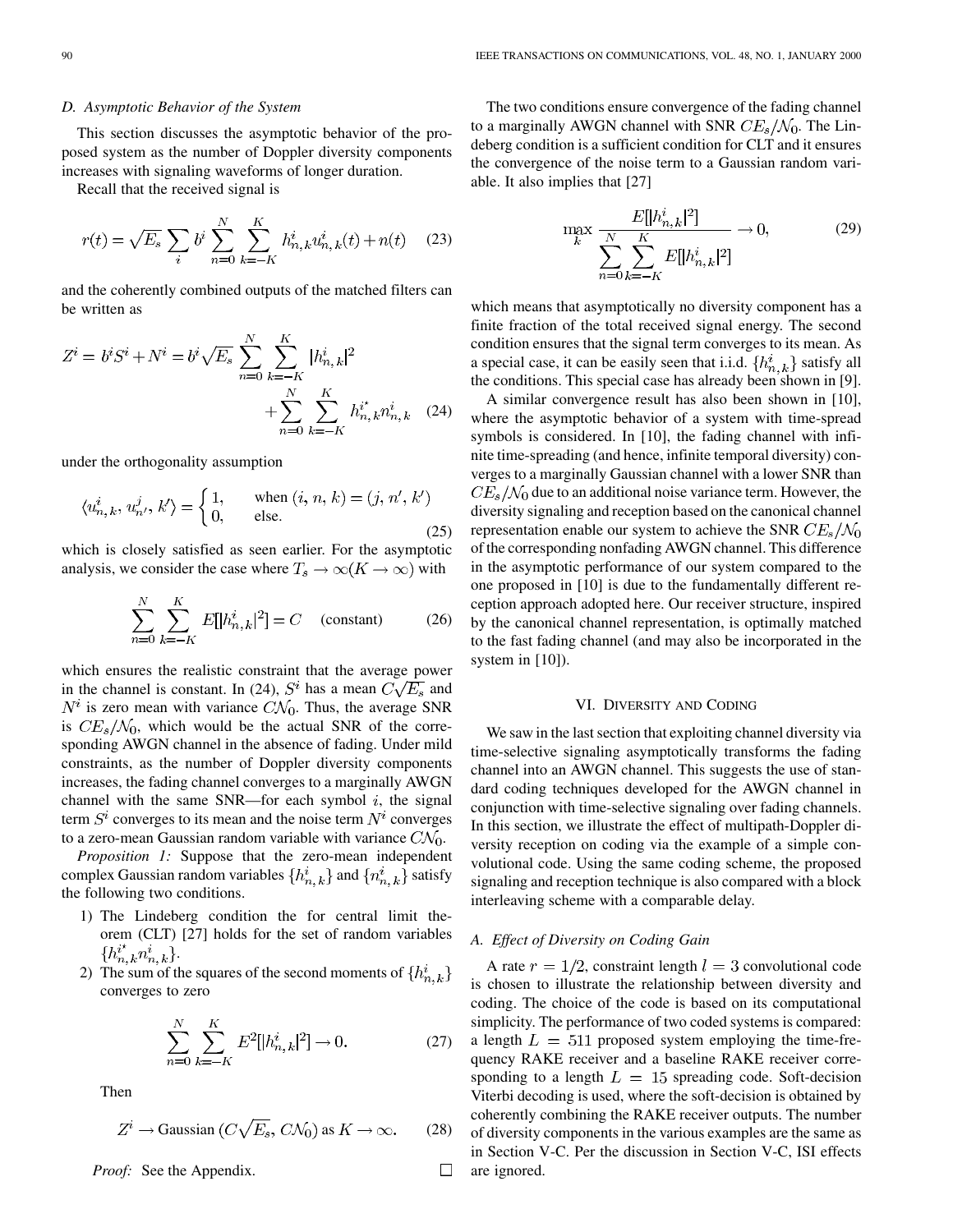Coding Gains (dB) at  $P_e = 10^{-3}$  $\overline{2 \text{ Paths}}$ Data Rate Mobile Speed 1 Path  $L = 15$   $L = 511$  $L = 15$   $L = 511$  $(k$ bps)  $(miles/hr)$  $\overline{10}$ 50 5.30 1.76 2.08 2.88  $\overline{5}$ 50  $6.71$  $2.26$  $2.64$  $3.12$  $\overline{5}$  $\overline{75}$  $7.77$ 2.90  $3.28$  $3.76$  $= 10^{-3}$ Diversity Gains (dB) at  $P_e$ Data Rate Mobile Speed 1 Path 2 Paths  $\overline{L} = 15$  $L = 511$  $L = 15$   $L = 511$  $(kbps)$  $(miles/hr)$  $10$  $50$  $\theta$  $6.26$  $10.1$ 11.22  $8.15$  $11.31$  $9.07$  $\overline{5}$  $50$  $\overline{0}$ 9.46  $\overline{9.8}$  $\overline{5}$  $\overline{75}$  $\overline{0}$ 11.64 Total Gains (dB) at  $P_e = 10^{-1}$ Data Rate Mobile Speed 1 Path 2 Paths  $L = 511$  $L=511$  $\overline{L} = 15$  $(kbps)$  $(miles/hr)$  $L=15$  $8.02$  $\overline{10}$  $50$  $5.30$  $12.18$  $14.10$ 6.71 5 50 10.41 11.71 14 43  $\overline{5}$  $\overline{75}$ 7.77  $12.36$ 13.08 15.40

TABLE I CODING AND DIVERSITY GAINS AT  $P_e = 10^{-3}$ 

The coding gain that can be achieved on an AWGN channel by this code is bounded by the following inequality [1]

$$
coding gain \le 10 \log_{10}(r d_{free}). \tag{30}
$$

For the chosen code,  $r = 1/2$  and  $d_{\text{free}} = 5$  and the upper bound is 3.98 dB. However, the actual coding gain on non-AWGN channels may surpass this bound [28].

The coded systems are simulated for channels with one and two paths for different mobile speeds and data rates. The diversity and coding gains are summarized in Table I for  $P_e = 10^{-3}$ . Each row in the table corresponds to a different combination of mobile speed and data rate. The following conclusions can be drawn from the simulation results summarized in Table I and Fig. 9.

- 1) The coded time-selective signaling system exploiting joint multipath-Doppler diversity outperforms a coded traditional RAKE receiver exploiting only multipath diversity (seen earlier for an uncoded system). This is illustrated in Fig. 9.
- 2) The system with no diversity, that is, a single path system with  $L = 15$ , has the highest coding gain. However, the total (diversity plus coding) gain for the systems with diversity is always greater than the total (coding) gain in the absence of diversity.
- 3) Some of the coding gain that is lost by the addition of the first diversity component is regained by adding more diversity components. We see that in the two-path case, which is more realistic, in addition to the diversity gain from time-spreading, there is also an increase in the coding gain compared to the system with only multipath diversity. For example, the coding gain for a multipath diversity system ( $L = 15$ ) at a data rate of 5 kb/s and a mobile speed of 50 mi/h is 2.64 dB. However, the coding gain for the time-selective signaling system with joint multipath-Doppler diversity  $(L = 511)$  under the same channel conditions is 3.12 dB. For a high level of diversity, we expect the coding gain to be similar to that



Fig. 9. Performance comparison of coded system with and without diversity—BER versus SNR per symbol—uncoded bit rate = 5 kb/s, intersymbol duration =  $T/T_c$  = 15, single path, mobile speed = 50 mi/h, length of spreading code  $= L$ .

of the coding gain for an AWGN channel (bounded by 3.98 dB in this case).

4) For a fixed signaling duration, the coding gain increases with the mobile speed. This can be attributed to the fact that the code is able to see more variations of the channel within its constraint length and is therefore able to exploit time-diversity.

These results emphasize the importance of exploiting joint multipath-Doppler diversity to bring the fading channel closer to an AWGN channel, thereby enhancing the performance of simple codes. It is advantageous to keep the constraint length small to keep the complexity low, while maximally exploiting diversity via time-selective signaling and reception.

## *B. Comparison with a Block Interleaving Scheme*

A commonly used technique to improve the efficacy of coding techniques over fading channels is interleaving [29]. In interleaving, coded input bits are reordered before transmission and put back in the original order before decoding. This is done to achieve time-variability of the fading process within the constraint length of the code and thereby achieve independent fading in successive bits. It is worth noting that interleaving does not improve performance without coding. On the other hand, the proposed time-selective scheme provides performance improvements even in an uncoded system.

In this section, the proposed time-selective signaling technique is compared with a block interleaving scheme via simulations. Both time-selective signaling and block interleaving incur a delay, and the two systems are compared for comparable delays. The delay for a time-selective signaling scheme is equal to the ratio  $T_s/T$  for one-shot detection. The delay involved in an  $M \times M$  block interleaver-deinterleaver combination is  $2M^2$ . Thus, in the comparison,  $T_s/T$  is chosen approximately equal to  $2M^2$ .

Fig. 10 shows the simulation results for a channel with two paths and a mobile speed of 50 mi/h. The time-selective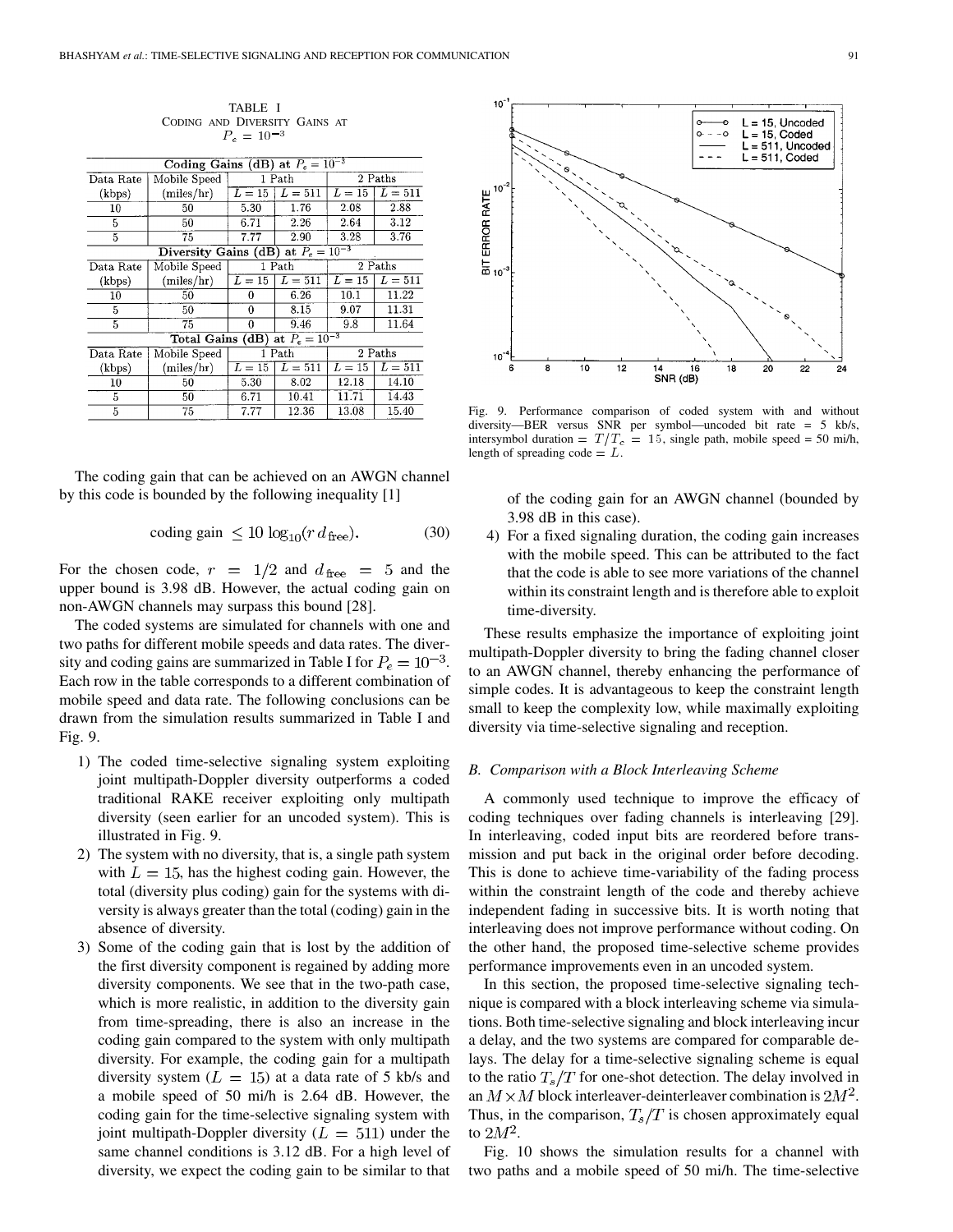$10$ 



Fig. 10. Comparison of time-selective signaling scheme with block interleaving—BER versus SNR per symbol—mobile speed = 50 mi/h, length of spreading code = L, intersymbol duration =  $T/T_c = 15$ , two paths, ratio of average energy of the two paths  $= 2:1$ .

signaling scheme employs a length-511 spreading code, corresponding to a delay of approximately 34 bits (intersymbol  $duration = 15$  chips). The block interleaving scheme uses an  $M = 4$  block corresponding to a delay of 32 bits. As evident, the coded time-selective scheme provides substantially better performance compared to coded block interleaving.

Recall that asymptotically, with increasing delay, the coded time-selective signaling scheme can potentially approach the performance achieved on an AWGN channel. However, bit interleaving does not have similar asymptotic performance—a good approximation is the performance of a diversity system with number of diversity components equal to the minimum free distance of the convolutional code [1].

# VII. CONCLUSIONS

Time-selective signaling and reception techniques developed in this paper can significantly improve the performance of CDMA systems in multipath fading channels. While the RAKE receiver in existing CDMA systems exploits only multipath diversity, our approach is based on a time-frequency generalization of the RAKE receiver that maximally exploits channel diversity via joint multipath-Doppler processing. Joint multipath-Doppler diversity is facilitated by a signaling scheme that spreads the spread-spectrum symbol waveform in time to make the channel time-selective. Analytical and simulated results show compelling gains due to time-selective signaling and reception for realistic single path and multipath fading scenarios. Moreover, our results show that the effects of the ISI introduced by the overlapping temporally spread codes are relatively negligible in the single-user case. This can be attributed to the excellent correlation properties of  $m$ -sequences, which improve with increasing code length. This suggests that the one-shot detector that ignores ISI is sufficient in most practical situations. Furthermore, the one-shot detector can be efficiently implemented in practice using a bank of conventional RAKE receivers.

Practical implementation of the proposed system raises some other issues that are worth mentioning. Even though the system does not require additional bandwidth, matched filter correlation is performed over longer durations that may raise some dynamic range issues. Moreover, the presence of overlapping codes also increases the dynamic range at the receiver. However, since the symbol energy is kept constant, the maximum signal strength at the receiver increases only as the square root of the number of overlapping symbols.

The substantially higher level of joint multipath-Doppler diversity brings the fading channel closer to an AWGN channel, thereby facilitating the use of simple existing coding techniques. The use of simple codes helps to reduce the decoding complexity at the receiver. Simulation results for a coded system show that the additional diversity exploited by the time-selective signaling and reception scheme can enhance the performance of the code in addition to providing the diversity gain. The proposed scheme also provides a powerful alternative to interleaving and delivers substantially improved performance. Moreover, unlike interleaving, the time-selective signaling and reception schemes provide improved performance even in the absence of coding.

Finally a few words about possible extensions. More extensions to multiuser scenarios are possible based on the results in [21] and [26]. Since we assumed perfect channel estimates for maximal-ratio combining, an important practical consideration that needs to be studied is the effect of channel estimation errors on performance. In essence, the transceivers proposed in this paper suffer from the same channel estimation issues as conventional RAKE receivers but offer an inherently higher level of diversity. In this context, other linear diversity combining techniques [30], which do not require channel estimation, could be useful alternatives. Extensions to orthogonal signaling and noncoherent reception also warrant further investigation. Finally, it would also be interesting to compare the proposed time-selective signaling scheme with other interleaving schemes that are more efficient than block interleaving [31], [32].

# **APPENDIX**

*Proof:* We know that  $n(t)$  is a zero-mean white complex Gaussian process with power spectral density  $\mathcal{N}_0$ . Also,  $n(t)$  is independent of  $\{h_{n,k}^i\}$ . Therefore

$$
E[N^{i}] = 0 \text{ and } \text{var}[N^{i}]
$$
  
= 
$$
\sum_{n=0}^{N} \sum_{k=-K}^{K} E[|h_{n,k}^{i}|^{2}] \mathcal{N}_{0} = C \mathcal{N}_{0}
$$
 (31)

where we have used (26) in the second relation. The Lindeberg condition is a sufficient condition for the CLT. Applying CLT to  $N^i$  [27], we get

$$
N^i \to N(0, C\mathcal{N}_0). \tag{32}
$$

For the signal term  $S^i$  we have

$$
E[S^i] = \sqrt{E_s} \sum_{n=0}^{N} \sum_{k=-K}^{K} E[|h_{n,k}^i|^2] = C\sqrt{E_s}
$$
 (33)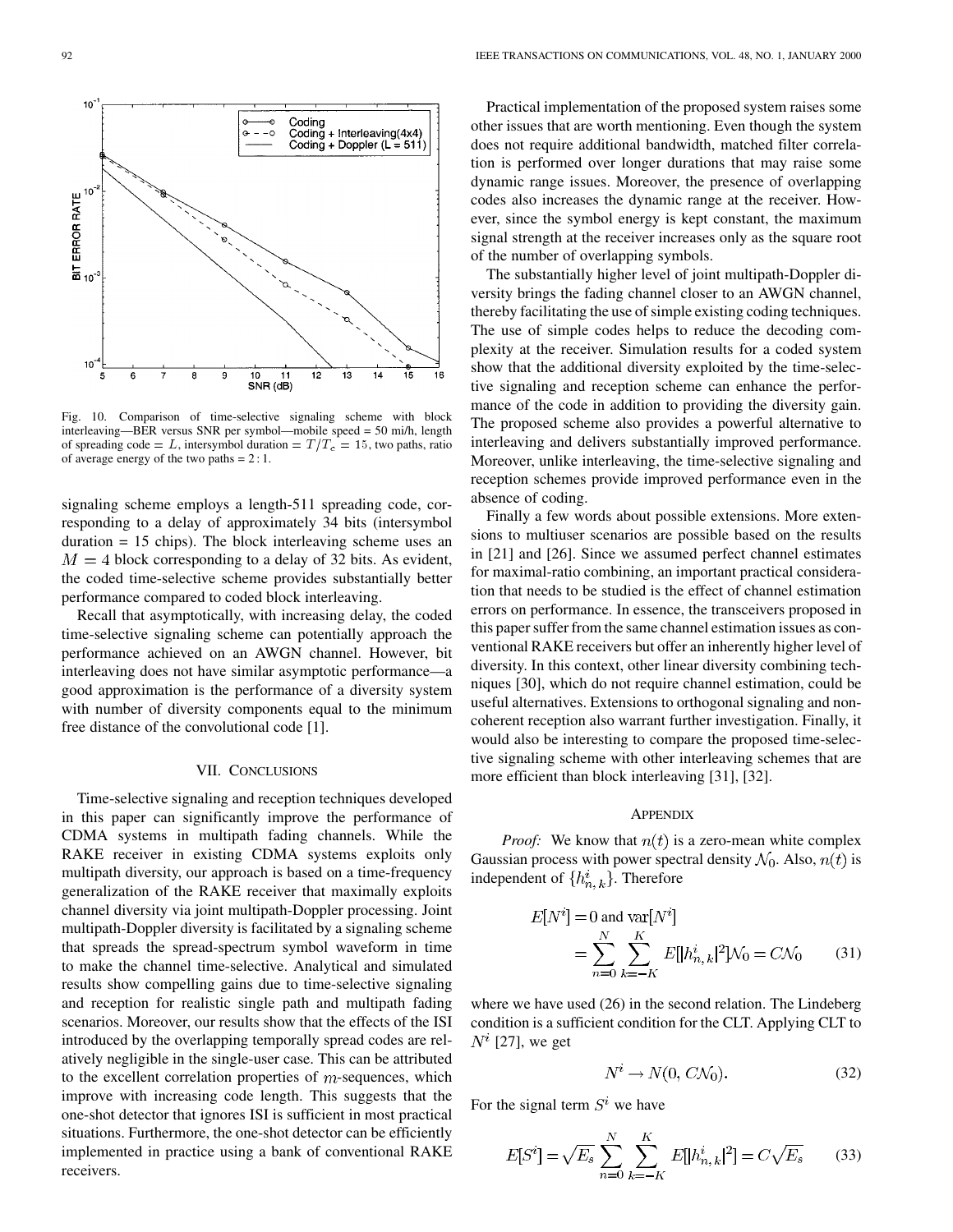and

$$
\text{var}(S^i) = E_s \sum_{n=0}^{N} \sum_{k=-K}^{K} \left\{ E[|h_{n,k}^i|^4] - E^2[|h_{n,k}^i|^2] \right\}.
$$
\n(34)

Since  $\{h_{n,k}^i\}$  are zero-mean complex Gaussian random variables, we have

$$
E[|h_{n,k}^i|^4] = 2E^2[|h_{n,k}^i|^2]
$$
\n(35)

and thus

$$
var[S^i] = E_s \sum_{n=0}^{N} \sum_{k=-K}^{K} E^2 [ |h_{n,k}^i|^2].
$$
 (36)

If (27) holds

$$
S^i \to E[S^i] = C\sqrt{E_s} \tag{37}
$$

by the law of large numbers. Combining (32) and (37), we get

$$
Z^i \to N(C\sqrt{E_s}, C\mathcal{N}_0). \tag{38}
$$

 $\Box$ 

#### **REFERENCES**

- [1] J. G. Proakis, *Digital Communications*. New York: McGraw-Hill, 1995.
- [2] G. L. Turin, "Introduction to spread-spectrum antimultipath techniques and their application to urban digital radio," *Proc. IEEE*, vol. 68, pp. 328–353, Mar 1980.
- [3] R. Price and P. E. Green, "A communication technique for multipath channels," *Proc. IEEE*, vol. 46, pp. 555–570, Mar 1958.
- [4] J. K. Cavers, "An analysis of pilot symbol assisted modulation for Rayleigh fading channels," *IEEE Trans. Veh. Technol.*, vol. 40, pp. 689–693, Nov. 1991.
- [5] B. Sklar, "Rayleigh fading channels in mobile digital communication systems—Part II: Mitigation," *IEEE Commun. Mag.*, vol. 37, pp. 103–109, July 1997.
- [6] A. M. Sayeed and B. Aazhang, "Exploiting Doppler diversity in mobile wireless communications," in *Proc. 1997 Conf. Information Sciences and Systems (CISS'97)*, Baltimore, MD, 1997, pp. 287–292.
- [7] -, "Joint multipath-doppler diversity in mobile wireless communications," *IEEE Trans. Commun.*, vol. 47, pp. 123–132, Jan. 1999.
- $-$ , "Communication over multipath fading channels : A time-frequency perspective," in *Wireless Communications: TDMA versus CDMA*, S. G. Glisic and P. A. Leppanen, Eds. Norwell, MA: Kluwer, 1997, pp. 73–98.
- [9] J. Ventura-Traveset, G. Caire, E. Biglieri, and G. Taricco, "Impact of diversity reception on fading channels with coded modulation—Part 1 : Coherent detection," *IEEE Trans. Commun.*, vol. 45, pp. 563–572, May 1997.
- [10] G. W. Wornell, "Spread-response precoding for communication over fading channels," *IEEE Trans. Inform. Theory*, vol. 42, pp. 488–501, Mar. 1996.
- [11] -, "Spread-signature CDMA: Efficient multiuser communication in the presence of fading," *IEEE Trans. Inform. Theory*, vol. 41, pp. 1418–1438, Sept. 1995.
- [12] P. B. Rapajic and B. S. Vucetic, "Adaptive receiver structures for asynchronous CDMA systems," *IEEE J. Select. Areas Commun.*, vol. 12, pp. 685–697, May 1994.
- [13] P. A. Bello, "Characterization of randomly time-varying linear channels," *IEEE Trans. Commun.*, vol. COM-11, pp. 360–393, 1963.
- [14] A. M. Sayeed, "Canonical multipath-doppler coordinates in wireless communications," in *Proc. 36th Annu. Allerton Conf. Communications, Control, and Computing*, Monticello, IL, 1998, pp. 536–545.
- [15] T. Kailath, "Measurements on time-variant communication channels," *IEEE Trans. Inform. Theory*, vol. IT-8, pp. S229–S236, Sept. 1962.
- [16] P. A. Bello, "Measurement of random time-variant channels," *IEEE Trans. Inform. Theory*, vol. IT-15, pp. 469–475, July 1969.
- [17] T. S. Rappaport, *Wireless Communications: Principles and Practice*. Englewood Cliffs, NJ: Prentice-Hall, 1995.
- [18] G. Ungerboeck, "Adaptive maximum-likelihood receiver for carrier-modulated data-transmission systems," *IEEE Trans. Commun.*, vol. COM-22, pp. 624–636, May 1974.
- [19] G. D. Forney, "Maximum likelihood sequence estimation of digital sequences in the presence of intersymbol interference," *IEEE Trans. Inform. Theory*, vol. IT-18, pp. 363–378, May 1972.
- [20] B. D. Hart and D. P. Taylor, "Extended MLSE diversity receiver for the time- and frequency-selective channel," *IEEE Trans. Commun.*, vol. 45, pp. 322–333, Mar. 1997.
- [21] A. M. Sayeed, A. Sendonaris, and B. Aazhang, "Multiuser detection in fast fading multipath environments," in *Proc. 31st Asilomar Conf. Signals, Systems, and Computers*, Nov 1997.
- [22] Z. Zvonar and D. Brady, "Linear multipath-decorrelating receivers for CDMA frequency-selective fading channels," *IEEE Trans. Commun.*, vol. 44, pp. 650–653, June 1996.
- [23] R. Lupas and S. Verdu, "Linear multiuser detectors for synchronous code-division multiple-access channels," *IEEE Trans. Inform. Theory*, vol. 35, pp. 123–136, Jan 1989.
- [24] M. K. Varanasi and B. Aazhang, "Multistage detection in asynchronous code-division multiple-access communications," *IEEE Trans. Commun.*, vol. 38, pp. 509–519, Apr. 1990.
- [25] R. Lupas and S. Verdu, "Near-far resistance of multiuser detectors in asynchronous channels," *IEEE Trans. Commun.*, vol. 38, pp. 496–508, Apr. 1990.
- [26] A. M. Sayeed, A. Sendonaris, and B. Aazhang, "Multiuser detection in fast fading multipath environments," *IEEE J. Select. Areas Commun.*, vol. 16, pp. 1691–1701, Dec. 1998.
- [27] P. Billingsley, *Probability and Measure*. New York: Wiley, 1979.
- [28] I. M. Jacobs, "Practical applications of coding," *IEEE Trans. Inform. Theory*, vol. IT-20, pp. 305–310, May 1974.
- [29] A. J. Viterbi, *CDMA : Principles of Spread Spectrum Communication*. Reading, MA: Addison-Wesley, 1995.
- [30] D. G. Brennan, "Linear diversity combining techniques," in *Proc. IEEE*, vol. 47, June 1959, pp. 1075–1102.
- [31] J. L. Ramsey, "Realization of optimum interleavers," *IEEE Trans. Inform. Theory*, vol. IT-16, pp. 338–345, May 1970.
- [32] G. D. Forney, "Burst-correcting codes for the classic bursty channel," *IEEE Trans. Commun.*, vol. COM-19, pp. 772–781, Oct. 1971.



**Srikrishna Bhashyam** (S'96) received the B.Tech. degree in electronics and communication engineering from the Indian Institute of Technology, Madras, India, and the M.S. degree in electrical engineering from Rice University, Houston, TX, in 1996 and 1998, respectively. He is currently working toward the Ph.D. degree at Rice University.

His research interests include wireless multimedia communications and information theory.



**Akbar M. Sayeed** (S'87–M'97) received the B.S. degree from the University of Wisconsin at Madison, in 1991, and the M.S. and Ph.D. degrees, in 1993 an 1996, respectively, from the University of Illinois at Urbana-Champaign, all in electrical engineering.

While at the University of Illinois, he was a Research Assistant in the Coordinated Science Laboratory, and from 1992 to 1995, he was the Schlumberger Fellow in signal processing. From 1996 to 1997, he was a Postdoctoral Fellow at Rice

University. Since August 1997, he has been with the University of Wisconsin at Madison, where he is currently an Assistant Professor in Electrical and Computer Engineering. His research interests include wireless communications, statistical signal processing, and time-frequency and wavelet analysis.

Dr. Sayeed received the National Science Foundation CAREER Award in 1999.